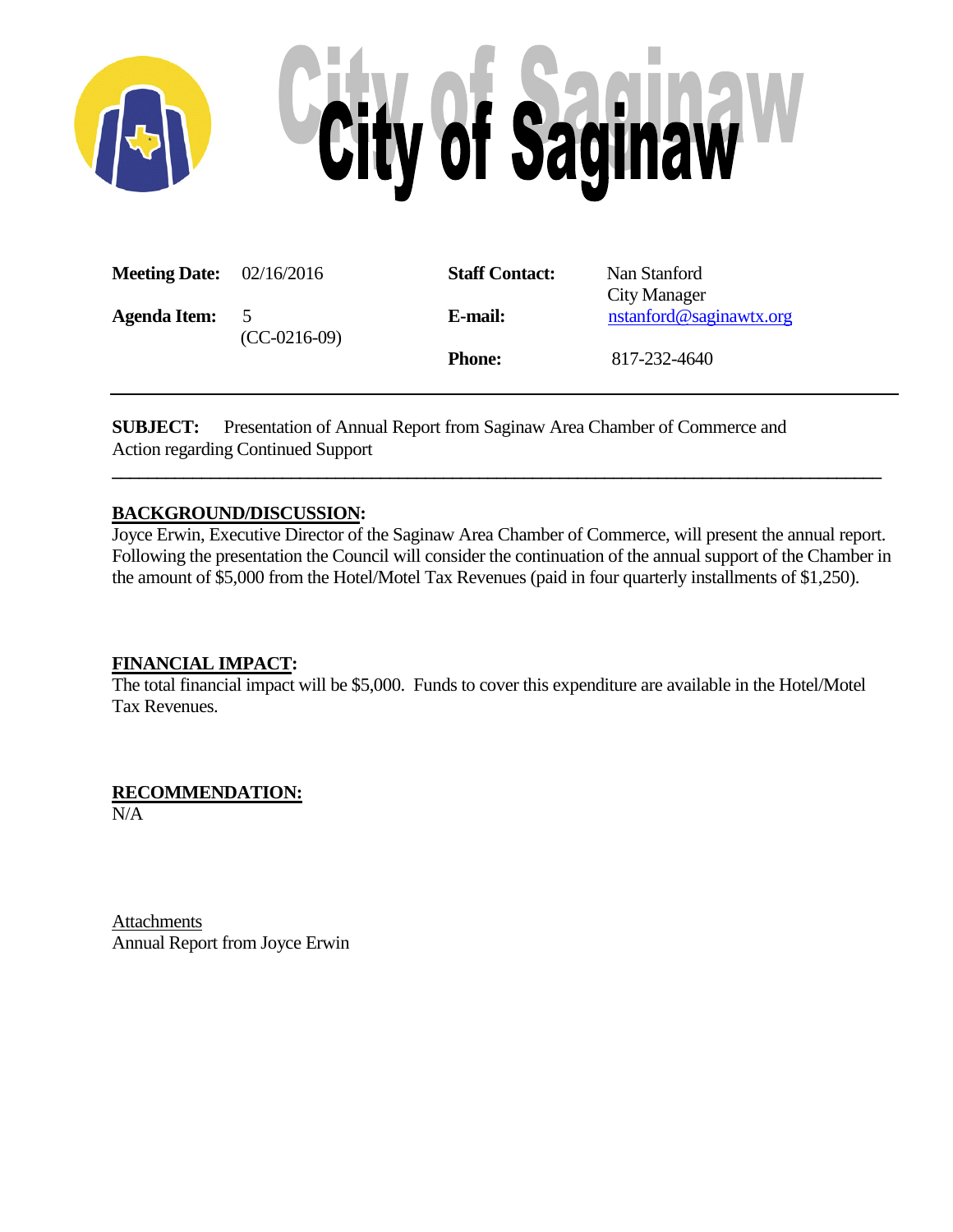

RE: 2016

TO: Mayor Gary Brinkley & Members of the Saginaw City Council

FROM: Saginaw Area Chamber of Commerce (SACC)

SUBJECT: SACC Annual Hotel/Motel Tax Report and Renewal Request

Mr. Mayor and the Honorable Members of the City Council,

On behalf of the Board of Directors and members of the Saginaw Area Chamber of Commerce (SACC), we want to express our sincere appreciation to the City of Saginaw for your exceptional support in 2015. The financial resources provided by the City of Saginaw from the Hotel/Motel Tax revenues, provides an economic boost to the Chamber's ability to support both the City and the Businesses that create the economic climate that builds a stronger community.

In concert with this financial support, the SACC Board of Directors respectfully submits this 2015 Annual Hotel/Motel Tax Report and 2016 SACC Program of Work for your review. We also seek your continued financial support in 2016, by renewing the Hotel/Motel Tax allocation to the SACC. These revenues have enabled the Chamber to promote the City of Saginaw, its' residents, visitors, the school district, and local businesses.

We look forward to partnering with you in 2016 for continued growth and vitality in the Greater Saginaw Area. Together we can make 2016 a strong year for the City, its' Residents, and Businesses.

Respectfully

Darren Myers, President Saginaw Chamber Board of Directors Darren Myers, Southwest Bank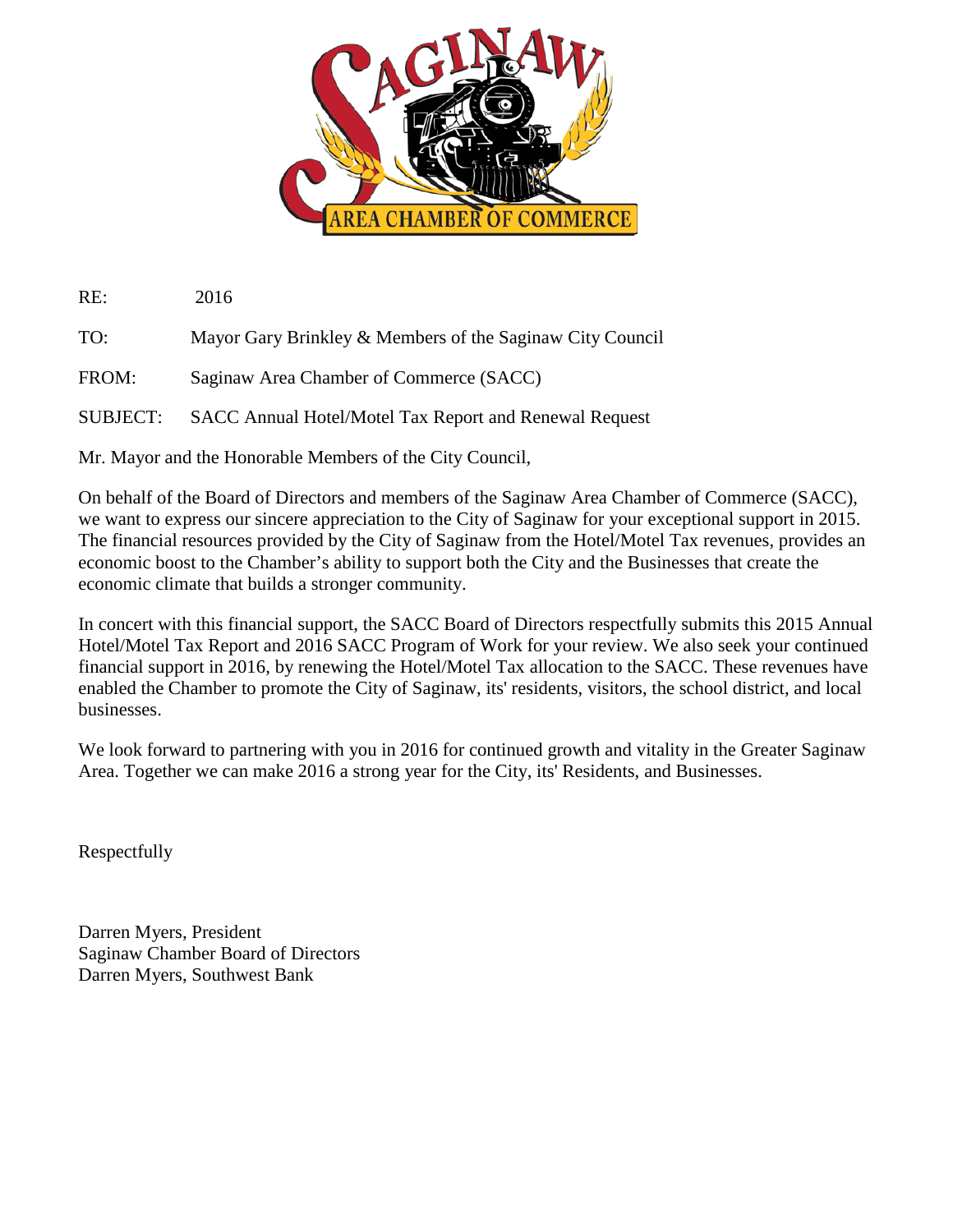# *Saginaw Area Chamber of Commerce (SACC) Annual Report*

## *"The mission of the Saginaw Area Chamber of Commerce is to promote, represent, and support our business community"*

#### **Darren Myers, President SACC Board of Directors**

In short, it is our mission to advocate in favor of issues that will best impact the economic viability of our community and against those measures that are bad for business. Directly supporting these objectives is our team at the Saginaw Chamber, who are committed to this mission and stands strong with our members in the business community to support a stronger, smarter community for generations to come.

#### **1.0 SAGINAW CHAMBER PROMOTING ITS' MEMBERS AND THE CITY OF SAGINAW**

With a membership of 300 businesses in the greater Saginaw area, the SACC is leading the effort to strengthen the business climate, improve the state of education, promote the City of Saginaw residential communities, and enhance the region's workforce.

The SACC continues to serve as a voice of progress and improvement in the area. We are committed to advocating on behalf of our members and our community so that together we can make the Greater City of Saginaw and its' surrounding area the best place to live, visit, and do business.

We have a vision of creating a Greater Saginaw Area with:

- An unparalleled sense of pride and commitment in our Chamber of Commerce and City.
- A comprehensive Member centric program of work
- An educational system that is one of the fastest growing in the state.
- A unified pursuit for economic development.

In an effort to make this vision a reality, our Economic Development, Member Services, and Fundraising Divisions, in concert with the City of Saginaw, are hard at work on issues that matter most to business and the community.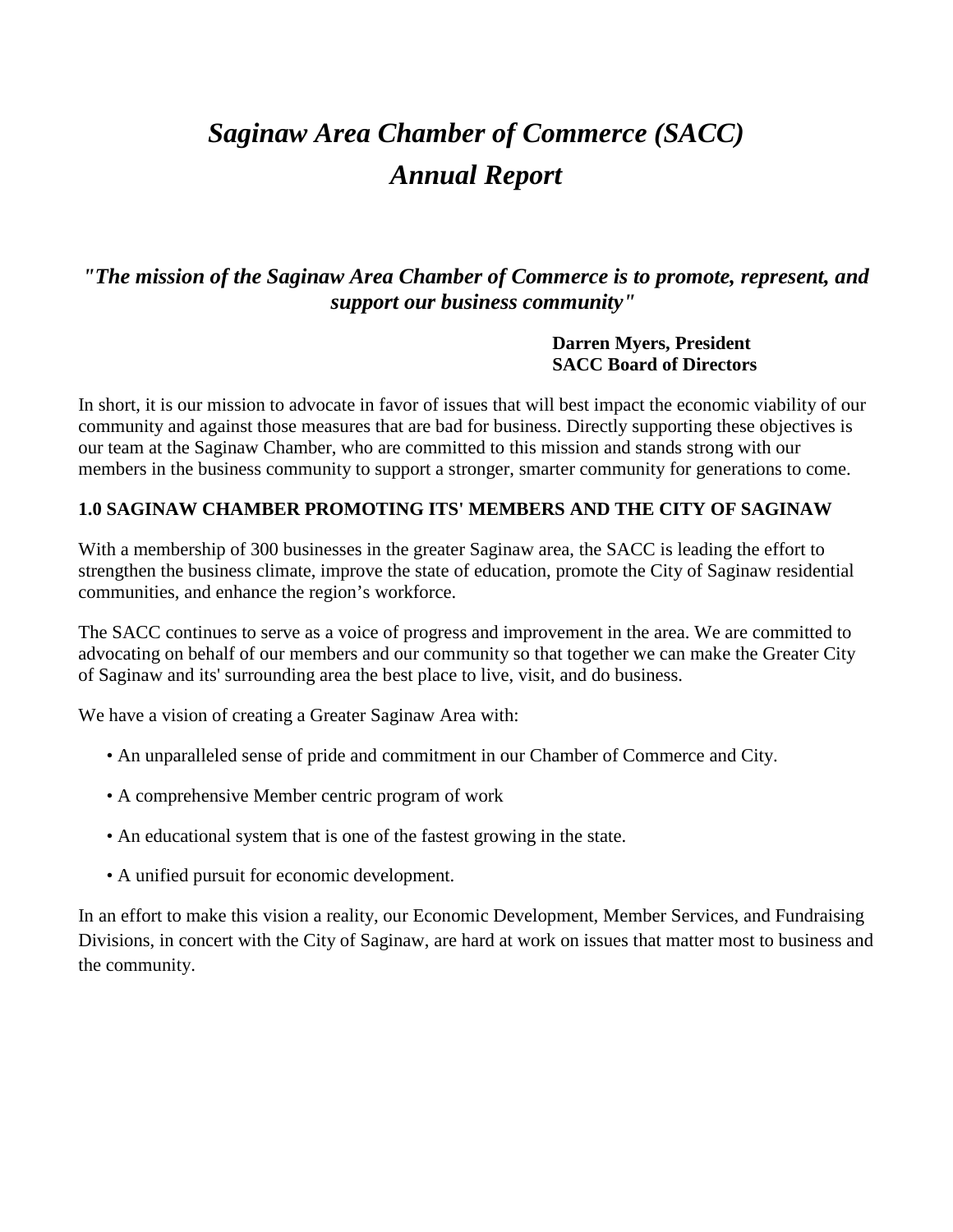### **2.0 BUSINESS AND COMMUNITY DEVELOPMENT**:

In 2015, the SACC focused its' financial resources and member energies on creating an environment that served to promote business growth, encourage community relations, and endorse both business and community education initiatives. Our goals in these areas are to improve communications and facilitate a better understanding of how Businesses, the City of Saginaw, and our Educational Initiatives can advance an air of cooperation that not only benefits our members and community, but also encourages vital growth initiatives such as swaying new business to locate in the city.

#### **3.0 SACC RESOURCES SUPPORTING BUSINESS, CITY, COMMUNITY, AND TOURISM**

SACC is committed to providing businesses, residents, and tourist with information resources that will highlight the character of our community. This SACC initiative quickly directs companies to information that enables business to business communications, residents to businesses that can provide the services or products they seek, and just fun events and activities that encourage tourism and community involvement. SACC also acts as the Welcoming Committee to outside inquiries, providing internet links to information pertaining to City of Saginaw events, activities, and initiatives, as well as information on the Eagle Mountain Saginaw Independent School District. All this information is readily available either on the SACC Internet Site, in publications maintained in the Chamber Offices, SACC news articles released to the local news media such as the Star Telegram or by simply calling the Chamber Staff at 817-232-0500.

#### **4.0 MEMBERSHIP DEVELOPMENT**

The SACC continued to gain new members during 2015, welcoming new businesses to the Chamber Family, bringing the SACC total membership to over 300. These new members provide services or products ranging from mobile telephones to hamburgers, and have provided a new element to the ambience that is Saginaw.

Our staff has represented the Chamber by facilitating many ribbon cuttings and visiting with existing and prospective chamber members. We have started a weekly visit program. We fully expect that the program will continue and the results will verify the success of the program.

#### **5.0 SACC DEPOT OPERATIONS**

In 2015, the Chamber Offices and Staff served as the focal point for greeting visitors, residents ( both new and existing), businesses inquiring about city services and demographic make-up of the community and its' resources, and businesses wanting to connect with other businesses. The meeting rooms supported Chamber Board meetings, Charitable Organizations organizing events, Tourist interested in local Train and Grain operations, and general planning for events and activities that supported both Chamber members and the Saginaw Community. In direct support of these activities, the Chamber Staff welcomed residents and tourists; and distributed Saginaw area maps, Inside Saginaw City Newsletters, Eagle Mountain-Saginaw ISD literature, Chamber Directories, New Resident Packages, Member literature; and local area newspapers, magazines all of which promoted and encouraged growth and development of our community and our businesses. Proactive initiatives included bringing the new website on line and populating it with both business and local community information.

We are 4 time recipients of the Cowcatcher award. The Depot is the best train watching spot in three states.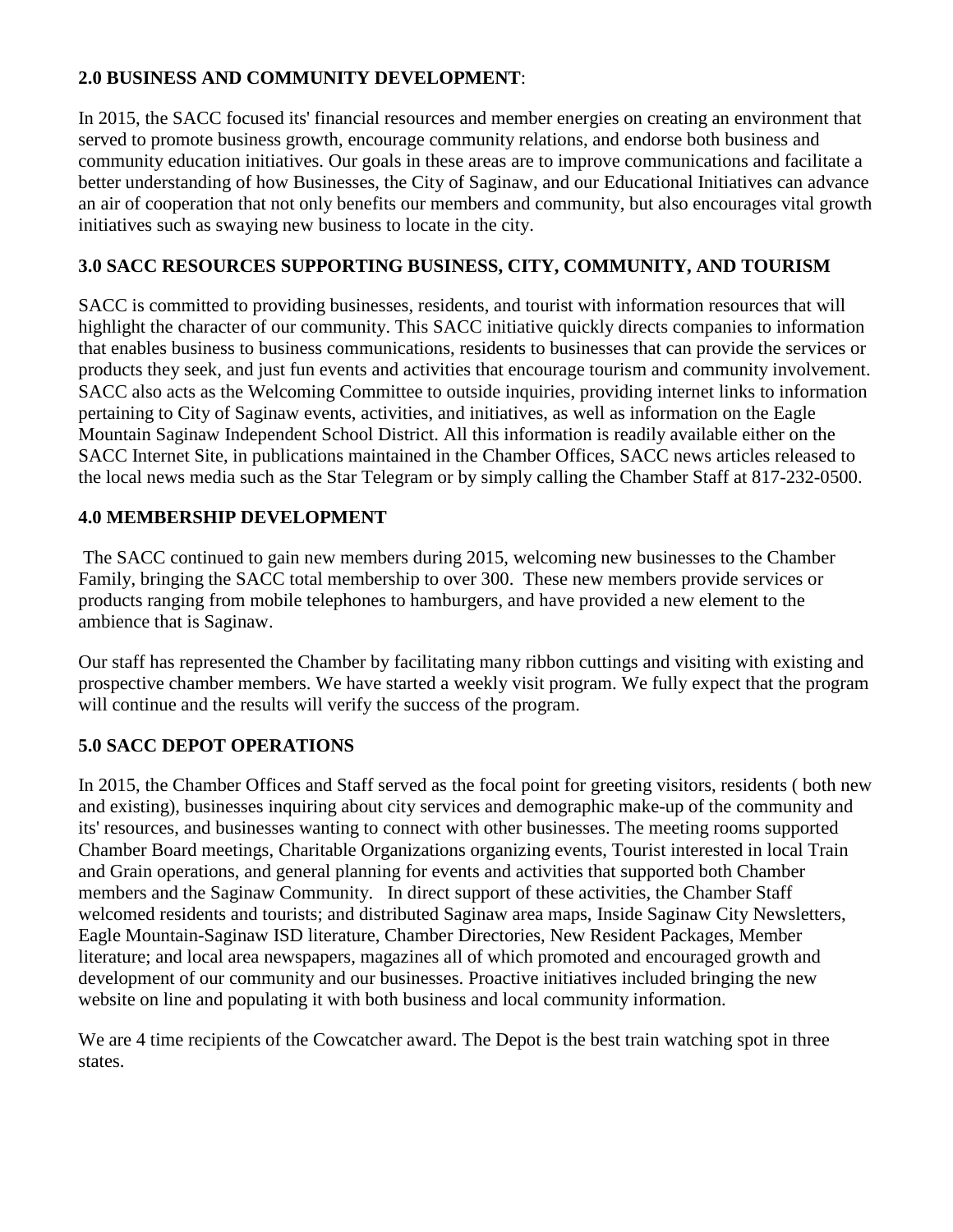#### **6.0 SACC FINANCIALS**

Our financial position is strong. As our membership increases and word continues to spread how great our City and Chamber are our financials will continue to strengthen.

The Saginaw Area Chamber of Commerce Executive Board, Board of Directors, Members, and the Chamber Operations Team express our sincere appreciation to the Mayor, Members of the City Council, and City Staff for your continued support. We look forward to working with each of you to continue to focus on the prosperity of our local business community and a better quality of life for the Saginaw area.

## **Saginaw Area Chamber of Commerce**

## *Appendix 1*

### *2015 Notable Activities Summary*

#### **BUSINESS EVENTS**

Board Members worked together as a Chamber Team to support the Saginaw area businesses by hosting over 20 ribbon cuttings.

The Chamber sponsored over 10 luncheons that included guest speakers providing perspective on both local national business topics of interest to our membership

Monthly Events

- Hosted a luncheon creating a major Business to Business marketing opportunity for our member businesses. We hold 2 Business to Business Expos. These events are free for members to participate the only expense is the cost of lunch. The other luncheons are filled with helpful information for our Business community.
- Assisted the school district in hosting the New Teachers Welcome Breakfast. Hosted new community businesses at the chamber.
- In 2016 we are having our Luncheons quarterly.
- There are 6 Breakfast Eye Openers events already on the calendar for 2016. This morning time slot focuses more on current news and trends effecting our businesses.
- The Chamber currently host 6 fundraising events annually and 20 additional events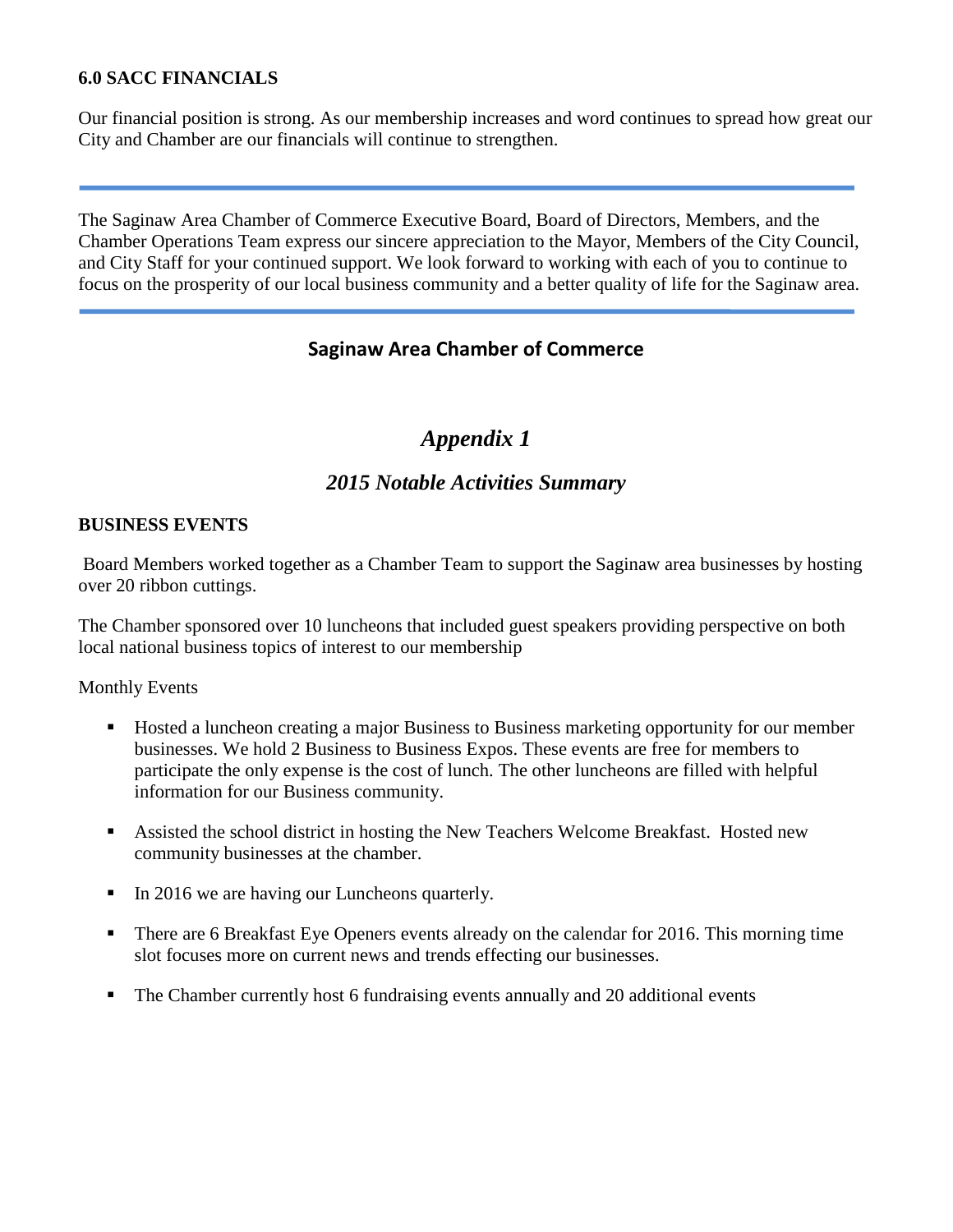#### **COMMUNITY EVENTS**

#### **Taste of Northwest**

In October, over 800 people packed the Saginaw Recreation Center for this annual event that showcases our local area restaurants and businesses, making several changes in the format added to the festive feel of the event. The impeding hurricane rains and more on the way did have an effect on our attendance

Nine area restaurants and 30 plus area businesses displayed their products and services to the residents who attended to sample free food and take advantage of networking opportunities.

This event continues to showcase the Saginaw Recreation Center to the community and we value the relationship this event brings between the City and Chamber. In 2015 this event sold out of business booth space

#### **Annual Awards Banquet**

This annual event gets better every year.

In February of each year, the chamber honors many local businesses, volunteers, government representatives and a teacher/administrator from the local public schools.

This event is an opportunity for the Chamber to recognize many deserving individuals and companies from our community.

#### **Run the Rails 5K & 1 Mile Choo Choo Fun Run**

This event, on June 6, 2015, was a collaborative effort between the Saginaw Chamber, City of Saginaw

Much time and effort went into the planning of this event that just gets larger every year. We hosted approximately 640 runners/walkers in 2015.

The medal awarded to the winners in each category was designed by the Hollenstein Career and Technology Graphic Arts students under the guidance of educator Tim Randall

We look forward to a strong partnership with the City, once again, and the continued success of this event in 2016!

#### **Receptions**

In 2015, the Elected Officials Reception was a great event held at Joe T. Garcia's all local Elected Officials who attended enjoyed a great evening.

#### **Leadership Northwest**

Commenced our ninth Leadership Northwest class in September with 18 community leaders enrolled in the nine-month course of study. The Saginaw Area Chamber of Commerce was instrumental in the formation of this organization.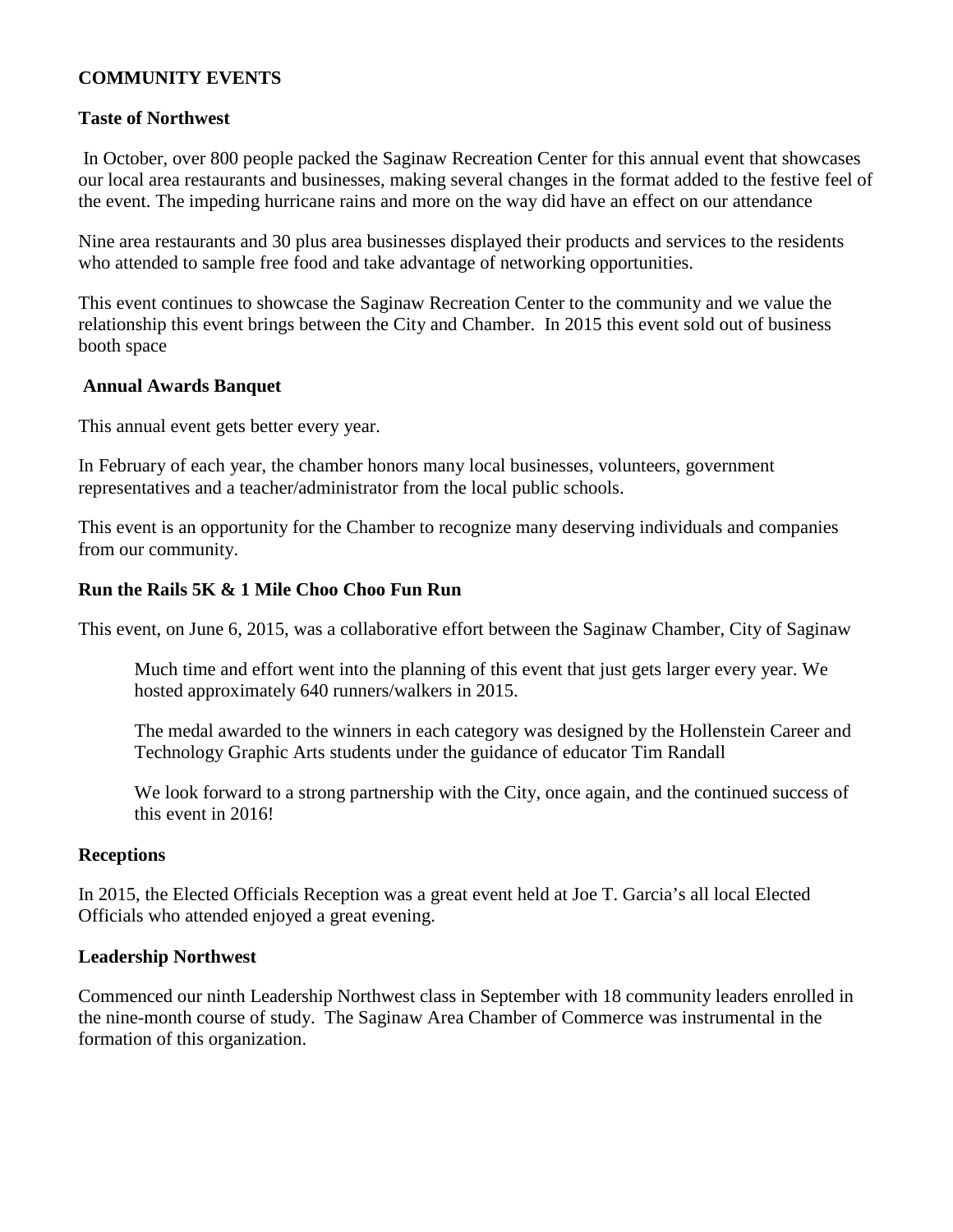#### **Saginaw Rotary Club**

SACC continues to be represented in the Eagle Mountain Rotary Club. This organization is doing some great things for our community. The Eagle Mountain Rotary Club is involved in many Community events and activities with money and the even more expensive item…. Time.

#### **TOURISM EVENTS**

An attraction in itself was the "24 Hours in Saginaw" train watching marathon.

Co-hosted with the National Railway Historical Society (NRHS) in conjunction with their national convention in Fort Worth, this event attracted over one hundred fifty railroad enthusiasts from across the country over the Memorial Day weekend.

The depot building was utilized as the venue for their opening reception and train watching marathon.

The newly painted train cars remain an attraction. We have many visitors each week to view the cars. The wonderful deck areas surrounding the Chamber office facilitate a great viewing area for the Train Watchers. Our parking lot frequently has Train Watchers taking pictures and recording what they see. The news of an additional rail car spread fast and attracted viewers. The Chamber hosted 3 buses of rail fans earlier in 2015. In June of 2016 we will be hosting 2 buses of rail fans.

There are people taking photos of the trains on a daily basis. Many times people stay all day photographing the trains and grain silos. The Chamber Depot is a four time award winning train watching location. We are the best train watching location in three states.

Several Cities around the country do not have the amazing area the Saginaw depot has for train watching. They have city park areas or small spots beside one track. As you know in Saginaw we have four tracks visible with the Union Pacific and BNSF using the tracks. The picture shows one of those small areas in Folkston Georgia.

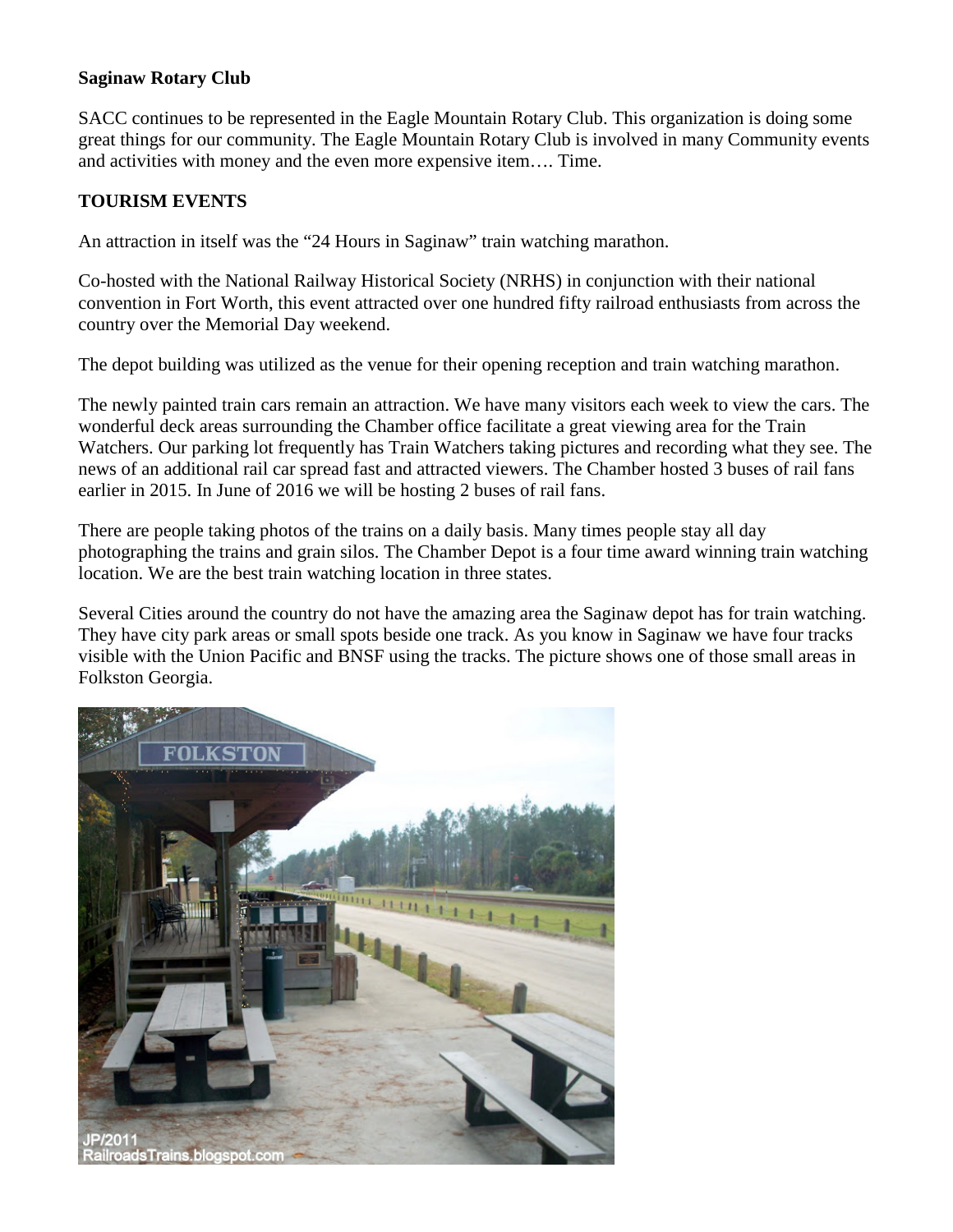

## **Saginaw Area Chamber of Commerce 2016 Program of Work/Organizational Chart**



- Website
	- Newsletter & blog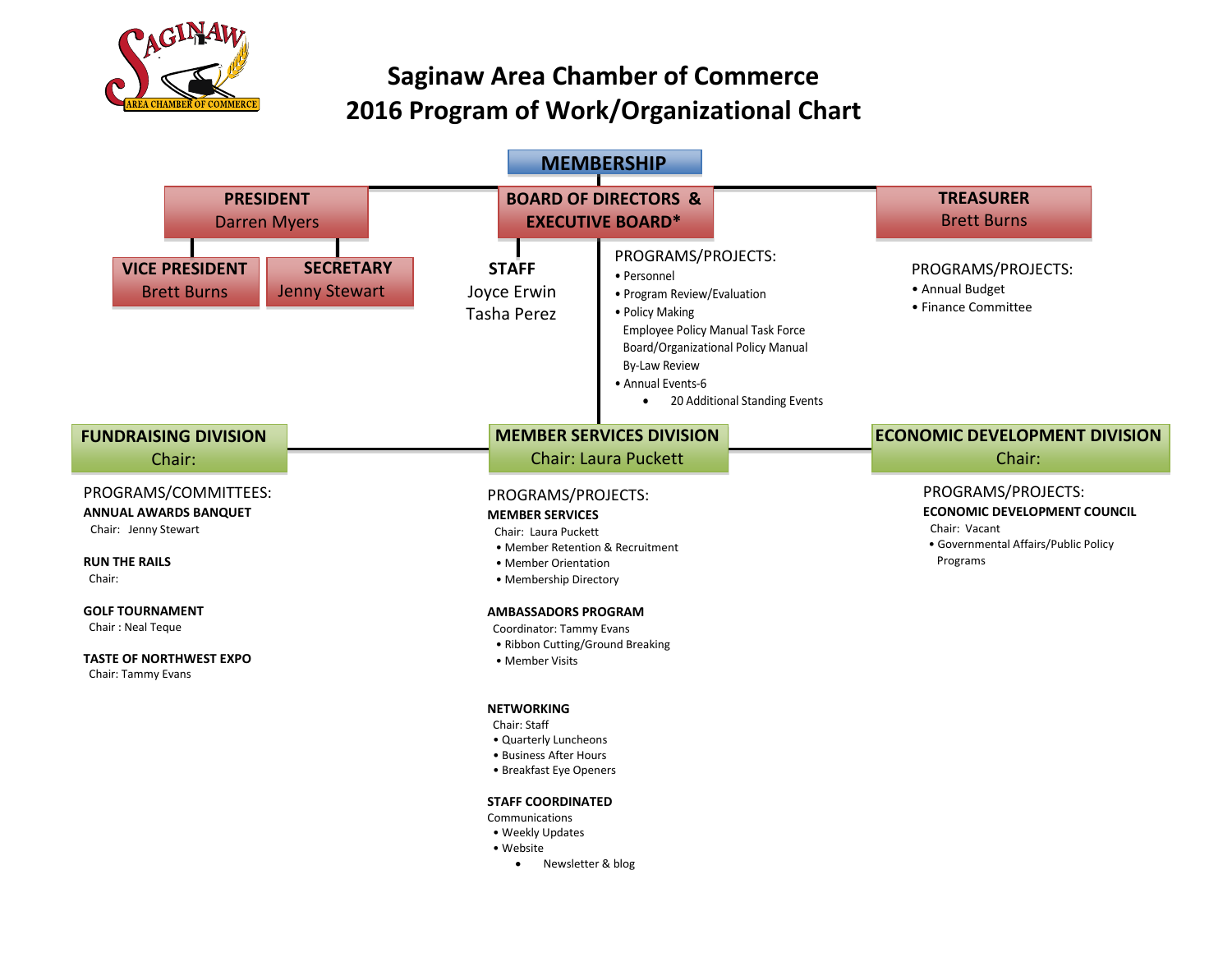## **2016 Board of Directors**

Darren Myers, Southwest Bank, President Brett Burns, Southwest Bank, Treasurer & Vice President Jenny Stewart, Secretary Laura Puckett-Health Source Chiropractic Cassandra Self – Texas Health Alliance Randy Thomas, Lake Country Christian Church Marilyn Ackmann – Atmos Energy Eric George 2nd Chance Pallets Tammy Evans – It Works Keith Rinehart-Director of the Department of Recreation for the City of Saginaw Tammy Evans-EMS-ISD Joyce Erwin-Executive Director Tasha Perez-Administrative Assistant



## **2016 Leadership Guide**

## **Saginaw Area Chamber of Commerce**

301 S. Saginaw Blvd. • Saginaw, TX 76131 (817) 232-0500 • (817) 232-2311 [chamber@saginawtxchamber.org](mailto:chamber@saginawtxchamber.org) [www.saginawtxchamber.org](http://www.saginawtxchamber.org/)

#### **Mission Statement**

The mission of the Saginaw Area Chamber of Commerce is to promote, represent, and support our business community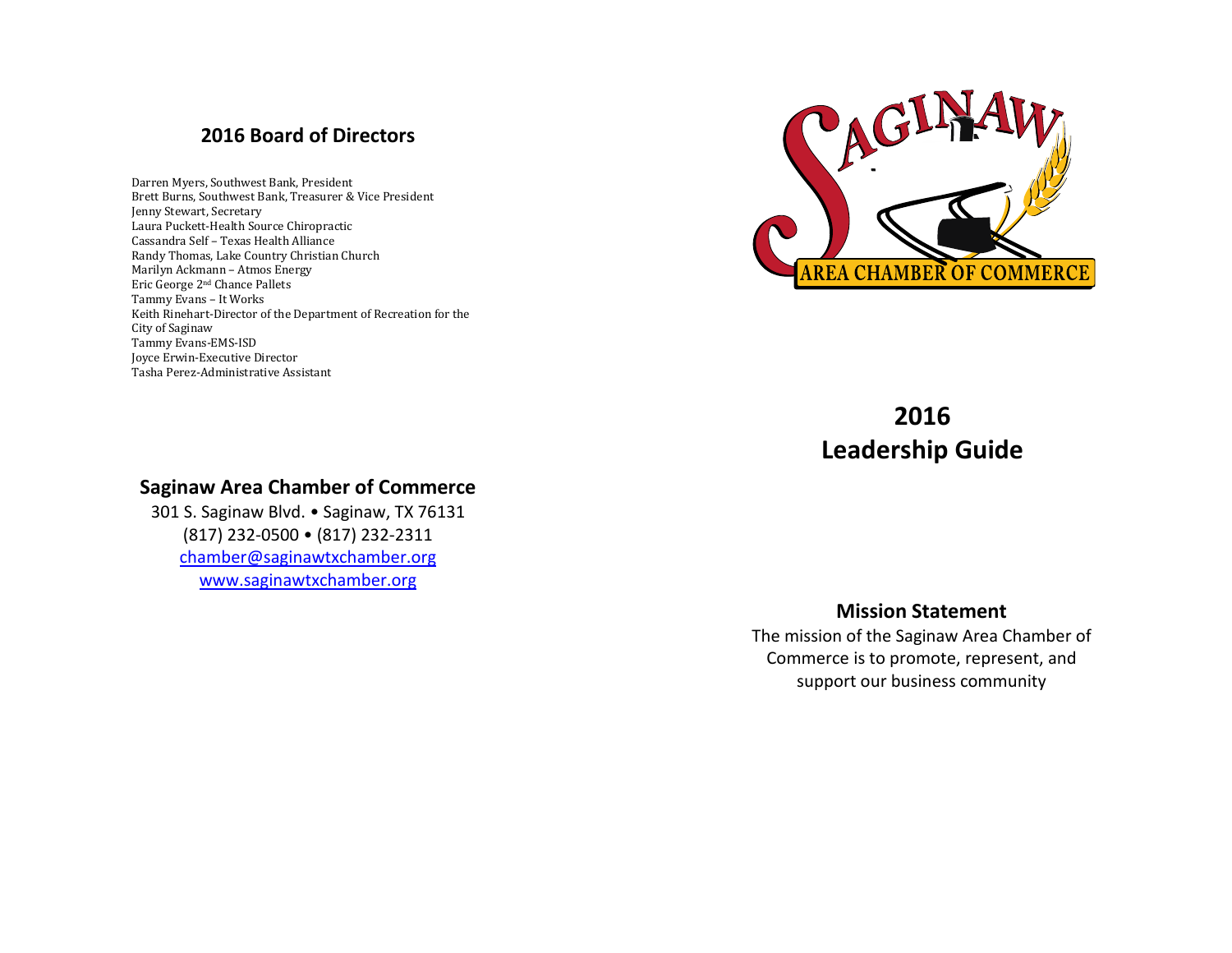*Saginaw Area Chamber of Commerce*

## *Action Plan*

*2013 - 2016*

This *Action Plan* represents the program of work for the Saginaw Area Chamber of Commerce for the  $4<sup>th</sup>$  quarter of 2013. It brings together in one document the projects, programs and services of the Chamber's major programs. The Action Steps listed under each objective have been prioritized. While all steps will be pursued if they are in the plan, this prioritization is intended to give focus to staff efforts and communicate to the board and members what is most important.

## **Membership**

- Retention
	- o Branding
- Attract new membership
	- o Set goal for growth
- Member Services
- Budget for membership programs

## **Public Relationships**

- Community Relations
- Business Relations
- Chamber Relations Maintaining a highly effective Chamber of Commerce

## **Communications**

*Engage the business community through marketing & communications*

- Position the Chamber as a vital resource for businesses
- Increase two-way communication with both internal and external audiences
- Enhance existing web presence and utilize new technology to reach a larger audience – Facebook – working on website
- Newsletter as communication to members sent via email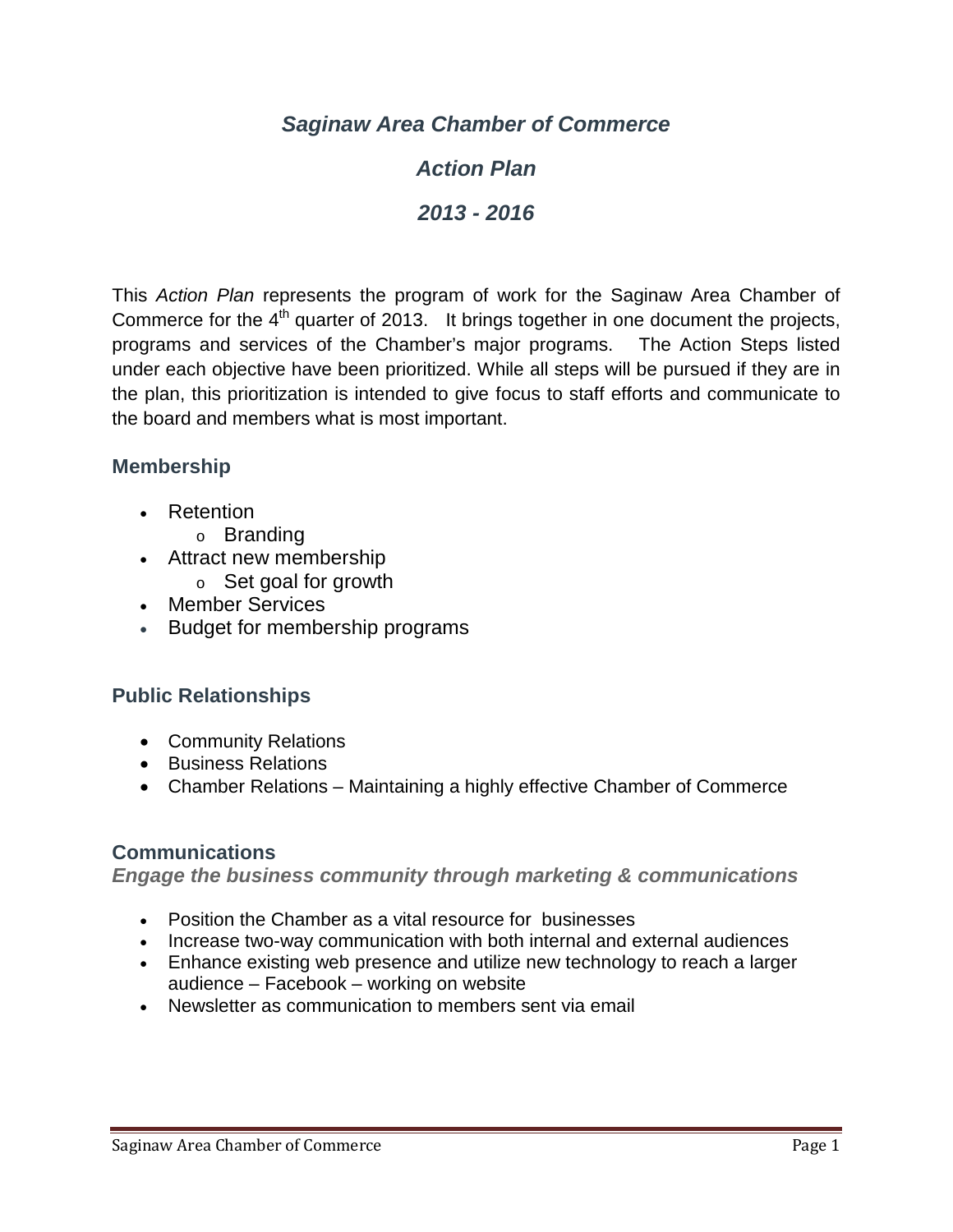## **Connections**

*Facilitate B2B connections to benefit Chamber members*

• Expand our rapidly growing presence on Facebook,

## **Leadership**

*Prepare leaders and volunteers for community involvement*

- Acquaint existing and emerging leaders with the issues, challenges and opportunities facing Saginaw
	- o Support local Leadership Program

## **Business Excellence**

*Provide high quality skills development activities for member firms*

- Initiate Educational sessions for business
	- o Social networking<br>International ∎
		- Business applications
		- **Economic Development**
		- **Healthcare**
- Area Growth
	- **Possibly reach out to developers and commercial real estate** agents for direction
	- City of Saginaw Economic development as speaker

*Goal: Membership Retention*

**To encourage the attraction of new members, the retention of existing members.**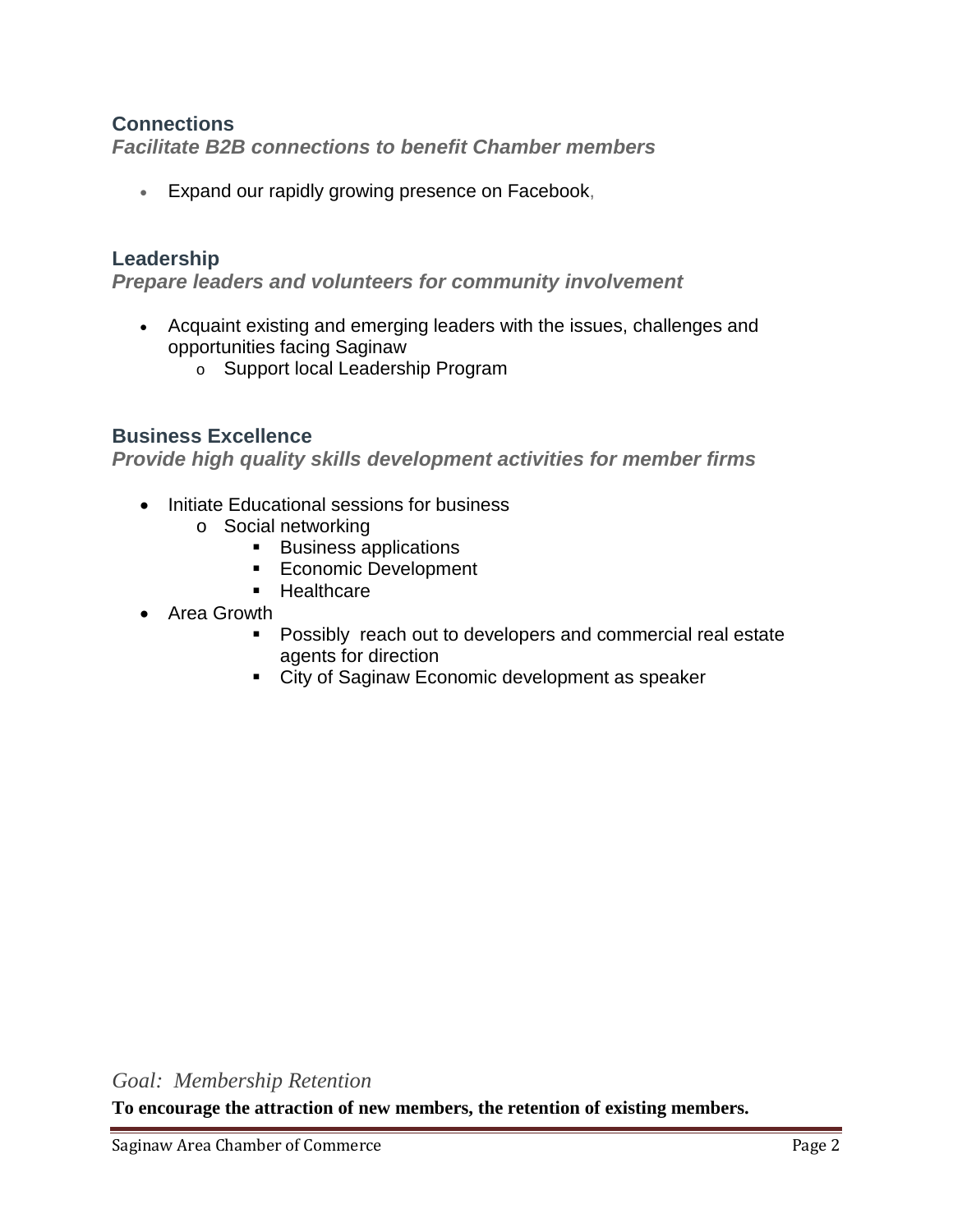## OBJECTIVE: Membership Retention and development

- 1) Member visits. Renewing members are visited if accessible if not thank you note sent. Personal visits are with thank you note and cookie basket.
- 2) 25 handwritten thank you notes per month sent to members
- 3) 16 hours per month set aside to do personal member visits
- 4) Provide practical information on business topics through articles in the member newsletter;
- 5) Conduct workshops on business topics, including HR workshops.
- 6) Buddy system—New member contacted by a board member. This board member would make sure that the new member is aware of marketing opportunities and involvement opportunities
- 7) New members are sent a welcome letter with a signature page from the entire board
- 8) Set goal for increase in revenue from membership both new and retention. Increase visibility. Both physical visibility and internal organization visibility. –ie photos on walls inside building, physical presents at city council meetings rotary.
	- a. Shirts/jackets/gift cards use as awards for ambassador for the quarter.
	- b. Newsletter serves as visibility
	- c. Increase presence on social media
- 9) Ambassador program
	- a. Involve ambassadors in member visits.
	- b. more pictures as promotion of us
	- c. Use letter/mission statement and application
- 10) Contact new businesses in the area. The City sends us copies of the permit application from incoming businesses. We make initial contact by telephone then drop by to say hello

OBJECTIVE: MEMBER SERVICES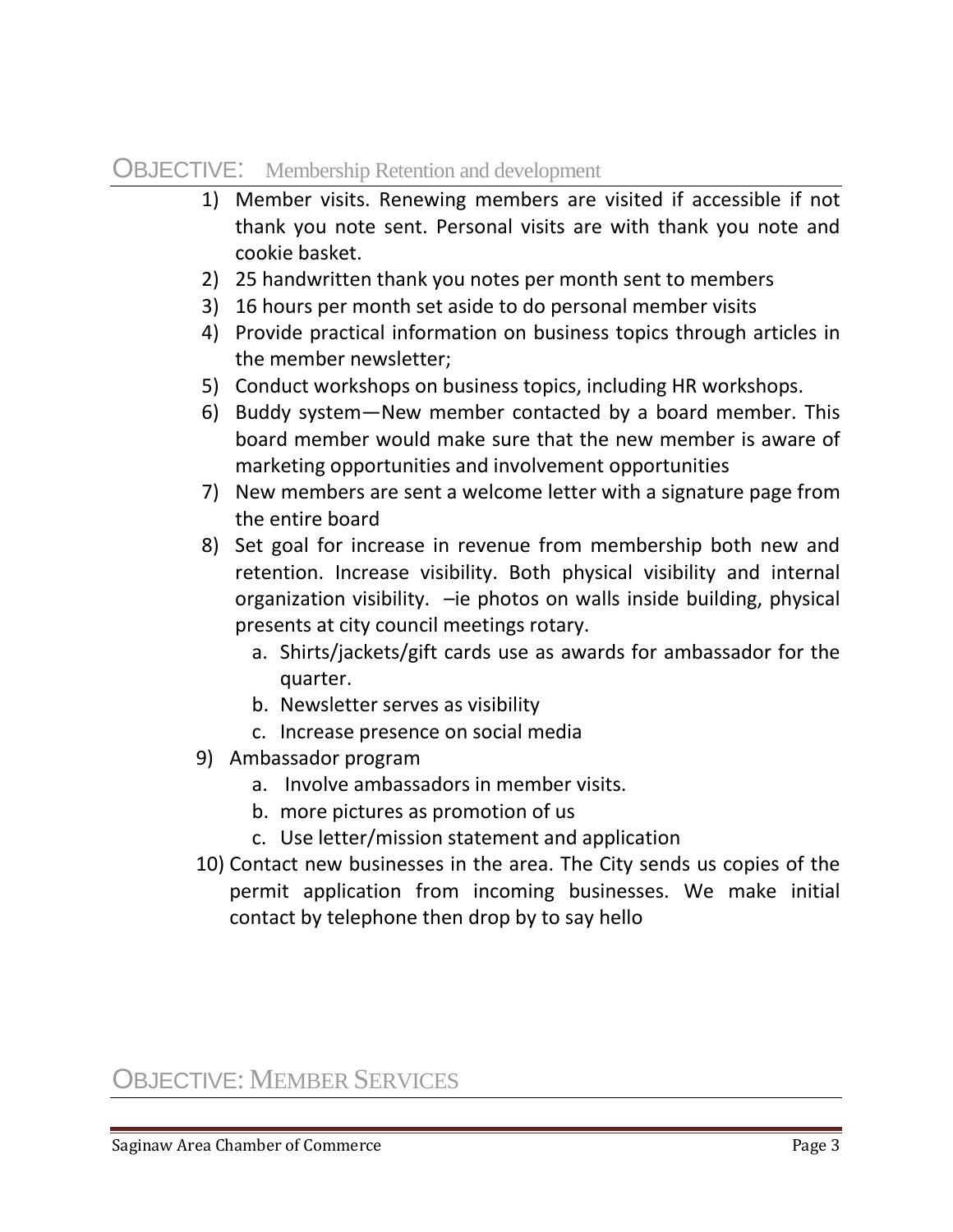- 1) Provide customer referrals to promote members' products and services.
- 2) Publish a monthly newsletter for members
- 3) Provide member services and development information on www.saginawtxchamber.org
- 4) Organize one expo event for members
	- a. Taste of Northwest
- 5) Organize one large Business After Hours style event.
- 6) Provide advertising discounts through local media providers?
- 7) Produce and distribute a monthly calendar of community events
- 8) Hold a monthly "Final Friday" networking meeting.
- 9) Recognize members' accomplishments and news in the monthly newsletter.
- 10) Provide membership lists and labels for use in marketing and promotional activities.
- 11) Promote members' services and products by displaying their brochures in the Welcome Center lobby.
- 12) Provide a membership plaque and window decal to help promote members' community involvement.